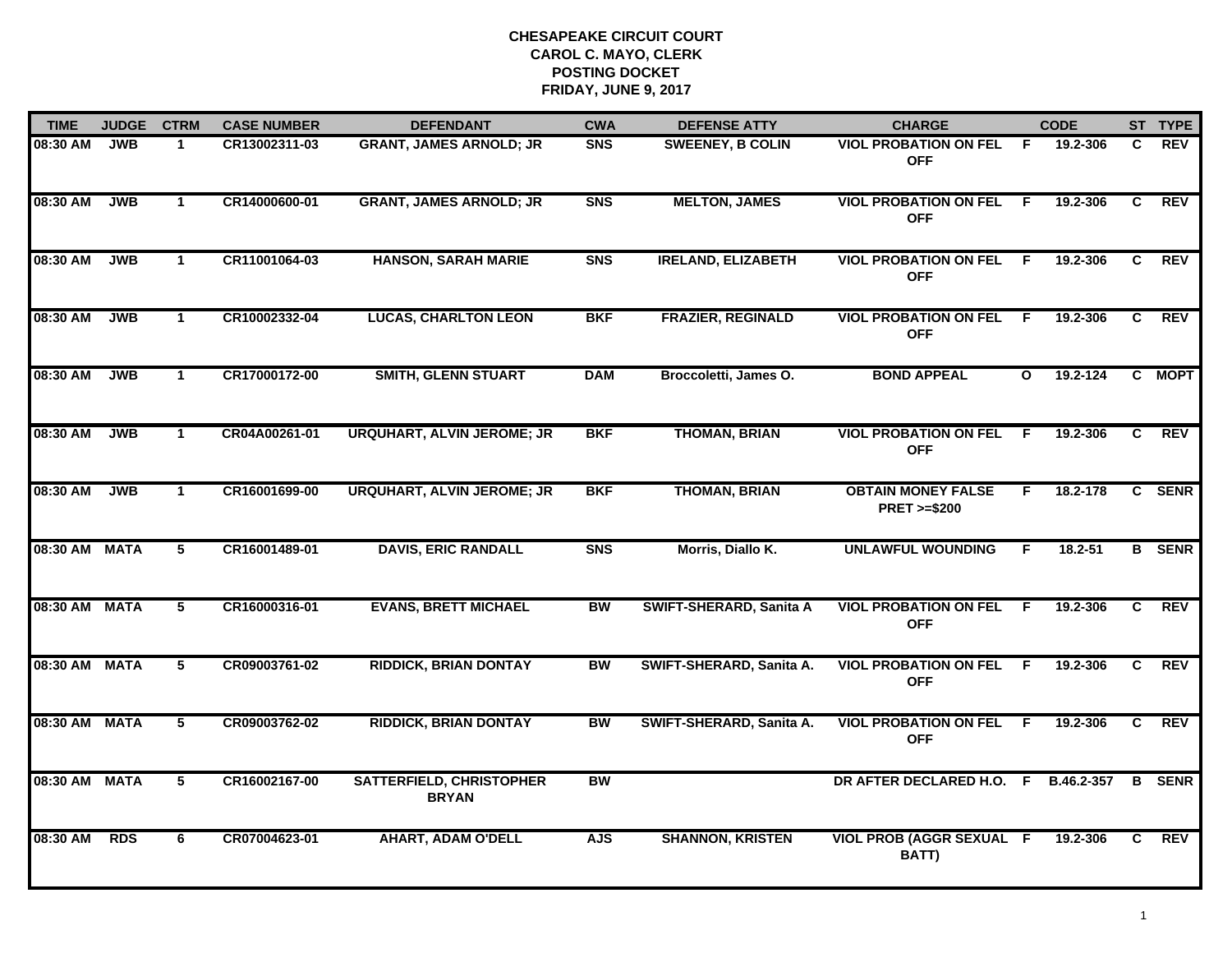| <b>TIME</b> | <b>JUDGE</b> | <b>CTRM</b>    | <b>CASE NUMBER</b> | <b>DEFENDANT</b>                | <b>CWA</b> | <b>DEFENSE ATTY</b>     | <b>CHARGE</b>                                      |                | <b>CODE</b>  |   | ST TYPE       |
|-------------|--------------|----------------|--------------------|---------------------------------|------------|-------------------------|----------------------------------------------------|----------------|--------------|---|---------------|
| 08:30 AM    | <b>RDS</b>   | 6              | CR16001782-00      | <b>CATTEN, JAVONTE IRA</b>      | <b>ASA</b> |                         | <b>RECKLESS RACING</b>                             |                | M A.46.2-865 | в | <b>UA</b>     |
| 08:30 AM    | <b>RDS</b>   | 6              | CR14002148-06      | <b>GRANDISON, LEMONT CARLOS</b> | <b>AJS</b> | <b>SHANNON, KRISTEN</b> | <b>VIOL PROBATION ON FEL</b><br><b>OFF</b>         | - F            | 19.2-306     | C | <b>REV</b>    |
| 08:30 AM    | <b>RDS</b>   | 6              | CR15000685-02      | <b>KNIGHT, DESHAWN TRAVON</b>   | <b>AMF</b> | <b>OXENHAM, CARA P</b>  | <b>VIOL PROBATION ON FEL</b><br><b>OFF</b>         | E              | 19.2-306     | C | <b>REV</b>    |
| 08:30 AM    | <b>RDS</b>   | 6              | CR15000685-03      | <b>KNIGHT, DESHAWN TRAVON</b>   | <b>AMF</b> | <b>OXENHAM, CARA P</b>  | <b>VIOL PROBATION ON FEL F</b><br><b>OFF</b>       |                | 19.2-306     | C | <b>REV</b>    |
| 09:30 AM    | <b>RDS</b>   | $\overline{2}$ | CR92A03217-04      | <b>BEAMON, ROY; JR</b>          |            |                         | <b>VIOL PROBATION ON FEL</b><br><b>OFF</b>         | F.             | 19.2-306     |   | C ADAT        |
| 09:30 AM    | <b>RDS</b>   | $\mathbf{2}$   | CR92A03219-04      | <b>BEAMON, ROY; JR</b>          |            |                         | <b>VIOL PROBATION ON FEL</b><br><b>OFF</b>         | - F            | 19.2-306     |   | C ADAT        |
| 09:30 AM    | <b>RDS</b>   | $\overline{2}$ | CR09001907-01      | <b>COONS, JACOB RYDER</b>       |            |                         | <b>PROB VIOL(PETIT LARC:</b><br>3RD OFF)           | F.             | 19.2-306     |   | C ADAT        |
| 09:30 AM    | <b>RDS</b>   | $\overline{2}$ | CR09002770-01      | <b>COONS, JACOB RYDER</b>       |            |                         | <b>PROB VIOL (GRAND</b><br><b>LARCENY)</b>         | F.             | 19.2-306     |   | C ADAT        |
| 09:30 AM    | <b>RDS</b>   | $\mathbf{2}$   | CR14000388-03      | <b>FLOYD, JONATHON JOSEPH</b>   |            |                         | <b>PROB VIOL (GRAND</b><br><b>LARCENY)</b>         | F              | 19.2-306     |   | C ADAT        |
| 09:30 AM    | <b>RDS</b>   | $\overline{2}$ | CR14000388-04      | <b>FLOYD, JONATHON JOSEPH</b>   |            |                         | <b>PROB VIOL (GRAND</b><br><b>LARCENY)</b>         | F.             | 19.2-306     |   | C ADAT        |
| 09:30 AM    | <b>RDS</b>   | $\mathbf{2}$   | CR15000965-01      | <b>WOOD, ANTONIO L</b>          |            |                         | <b>VIOL PROBATION ON FEL</b><br><b>OFF</b>         | -F.            | 19.2-306     |   | C ADAT        |
| 10:00 AM    | <b>JWB</b>   | $\mathbf{1}$   | CR17000258-00      | <b>AGEE, AMESHIA DANIELLE</b>   | <b>DAM</b> | <b>NICHOLAS, LESLEE</b> | <b>IDENTY THFT: FINANC LOSS F</b><br>> \$200       |                | 18.2-186.3   |   | <b>B</b> PLEA |
| 10:00 AM    | <b>JWB</b>   | $\mathbf{1}$   | CR17000258-01      | <b>AGEE, AMESHIA DANIELLE</b>   | <b>DAM</b> | <b>NICHOLAS, LESLEE</b> | <b>OBTAIN MONEY FALSE</b><br><b>PRET &lt;\$200</b> | $\overline{M}$ | 18.2-178     |   | <b>B</b> PLEA |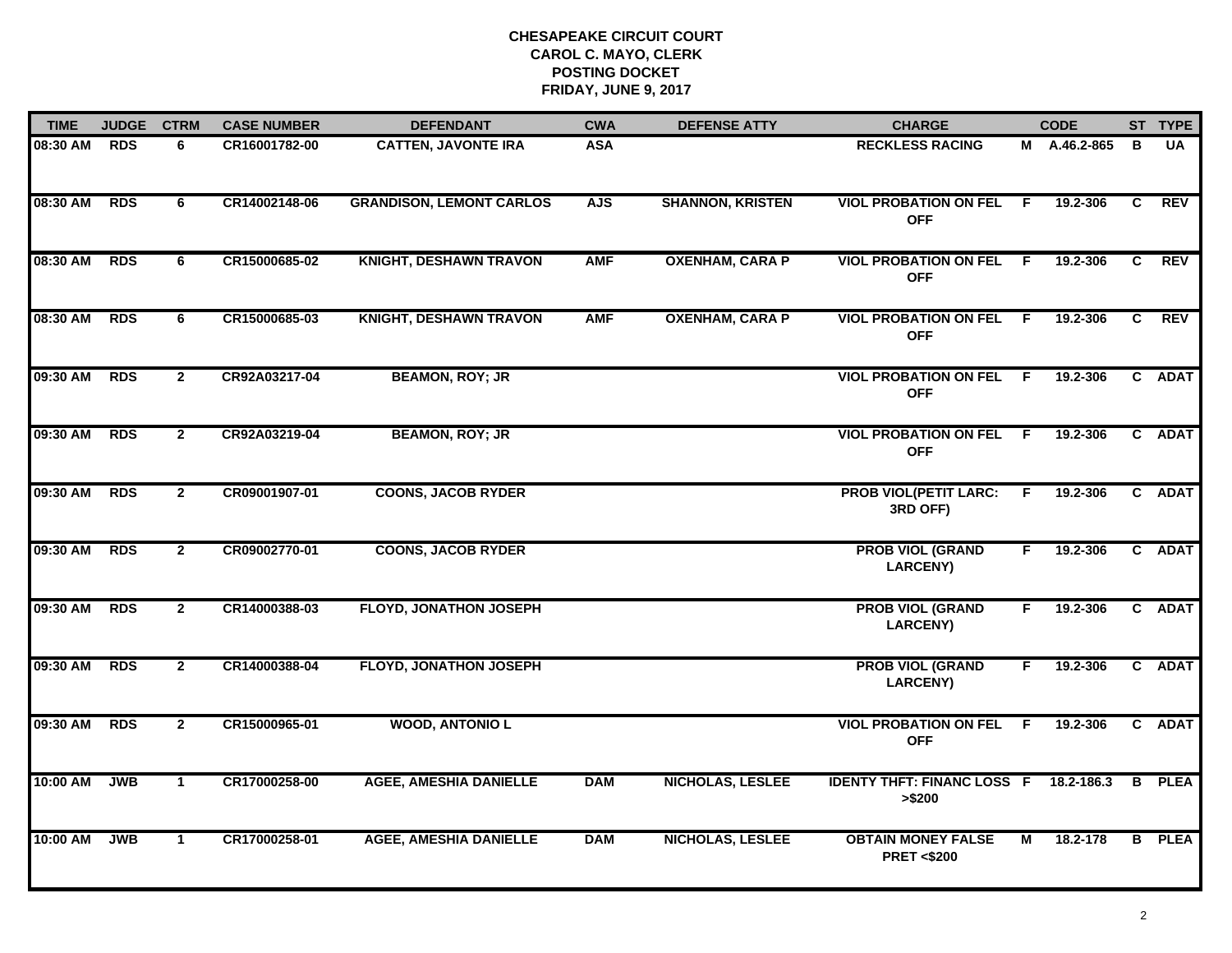| <b>TIME</b> | <b>JUDGE</b> | <b>CTRM</b>  | <b>CASE NUMBER</b> | <b>DEFENDANT</b>                | <b>CWA</b> | <b>DEFENSE ATTY</b>        | <b>CHARGE</b>                                      |              | <b>CODE</b>     |                         | ST TYPE       |
|-------------|--------------|--------------|--------------------|---------------------------------|------------|----------------------------|----------------------------------------------------|--------------|-----------------|-------------------------|---------------|
| 10:00 AM    | <b>JWB</b>   | 1            | CR17000258-02      | <b>AGEE, AMESHIA DANIELLE</b>   | <b>DAM</b> | <b>NICHOLAS, LESLEE</b>    | <b>OBTAIN MONEY FALSE</b><br><b>PRET &lt;\$200</b> | м            | 18.2-178        |                         | <b>B</b> PLEA |
| 10:00 AM    | <b>JWB</b>   | $\mathbf{1}$ | CR09003843-01      | ALEXANDER, AARON LEDRELL        | <b>MLK</b> | <b>WOOTEN, MATTHEW</b>     | <b>PROB VIOL(PWID IMITAT</b><br><b>COCAINE)</b>    | F.           | 19.2-306        |                         | C BOND        |
| 10:00 AM    | <b>JWB</b>   | $\mathbf 1$  | CR09003844-01      | ALEXANDER, AARON LEDRELL        | <b>MLK</b> | <b>WOOTEN, MATTHEW</b>     | <b>PROB VIOL (UTTER FORGED F</b><br>CHECK)         |              | 19.2-306        |                         | C BOND        |
| 10:00 AM    | <b>JWB</b>   | $\mathbf 1$  | CR09003845-01      | ALEXANDER, AARON LEDRELL        | <b>MLK</b> | <b>WOOTEN, MATTHEW</b>     | <b>PROB VIOL (OBT MON-</b><br><b>FALSE PRET)</b>   | F.           | 19.2-306        |                         | C BOND        |
| 10:00 AM    | <b>JWB</b>   | $\mathbf{1}$ | CR09003846-01      | <b>ALEXANDER, AARON LEDRELL</b> | <b>MLK</b> | <b>WOOTEN, MATTHEW</b>     | PROB VIOL (UTTER FORGED F<br>CHECK)                |              | 19.2-306        |                         | C BOND        |
| 10:00 AM    | <b>JWB</b>   | $\mathbf{1}$ | CR09003847-01      | <b>ALEXANDER, AARON LEDRELL</b> | <b>MLK</b> | <b>WOOTEN, MATTHEW</b>     | PROB VIOL(ATMPT OBT MNY F<br>F/PRE)                |              | 19.2-306        |                         | C BOND        |
| 10:00 AM    | <b>JWB</b>   | $\mathbf{1}$ | CR11000050-00      | <b>CLEGG, MICHAEL WAYNE</b>     | <b>DRT</b> | Winn, A Robinson           | <b>PETIT LARCENY 3RD</b><br><b>OFFENSE</b>         | F            | 18.2-96         | $\overline{\mathbf{B}}$ | <b>MOT</b>    |
| 10:00 AM    | <b>JWB</b>   | $\mathbf{1}$ | CR17000682-00      | <b>DAWSON, RANDI AMAKAL</b>     | <b>AJS</b> | <b>WENTWORTH, RACHEL E</b> | <b>GRAND LARCENY</b>                               | F.           | 18.2-95         |                         | C PLEA        |
| 10:00 AM    | <b>JWB</b>   | $\mathbf 1$  | CR17000682-01      | <b>DAWSON, RANDI AMAKAL</b>     | <b>AJS</b> | <b>WENTWORTH, RACHEL E</b> | <b>LARCENY W/INTENT TO</b><br><b>SELL</b>          |              | $F$ 18.2-108.01 |                         | <b>C</b> PLEA |
| 10:00 AM    | <b>JWB</b>   | $\mathbf{1}$ | CR17000866-00      | <b>EDGE, MATTHEW JAMES</b>      | <b>BW</b>  | <b>OLIVER, FLOYD</b>       | <b>GRAND LARCENY</b>                               | F.           | $18.2 - 95$     |                         | C TRYL        |
| 10:00 AM    | <b>JWB</b>   | $\mathbf{1}$ | CR17001127-00      | <b>GAY, JAMAR JAMES</b>         | <b>AMF</b> | Swartz, Jeffrey A.         | <b>BOND APPEAL</b>                                 | $\mathbf{o}$ | 19.2-124        |                         | C BOND        |
| 10:00 AM    | <b>JWB</b>   | $\mathbf{1}$ | CR07001239-01      | <b>HALL, CLARENCE EUGENE</b>    | <b>AJS</b> | <b>REGINALD, FRAZIER</b>   | <b>VIOL PROBATION ON FEL</b><br><b>OFF</b>         | F.           | 19.2-306        |                         | C BOND        |
| 10:00 AM    | <b>JWB</b>   | $\mathbf{1}$ | CR17000426-00      | <b>JAMESON, ANTHONY THOMAS</b>  | <b>AHM</b> | Ortiz, Kathleen A.         | <b>BUY/RECEIVE STOLEN</b><br><b>GOODS</b>          | F.           | 18.2-108        |                         | <b>B</b> TRYL |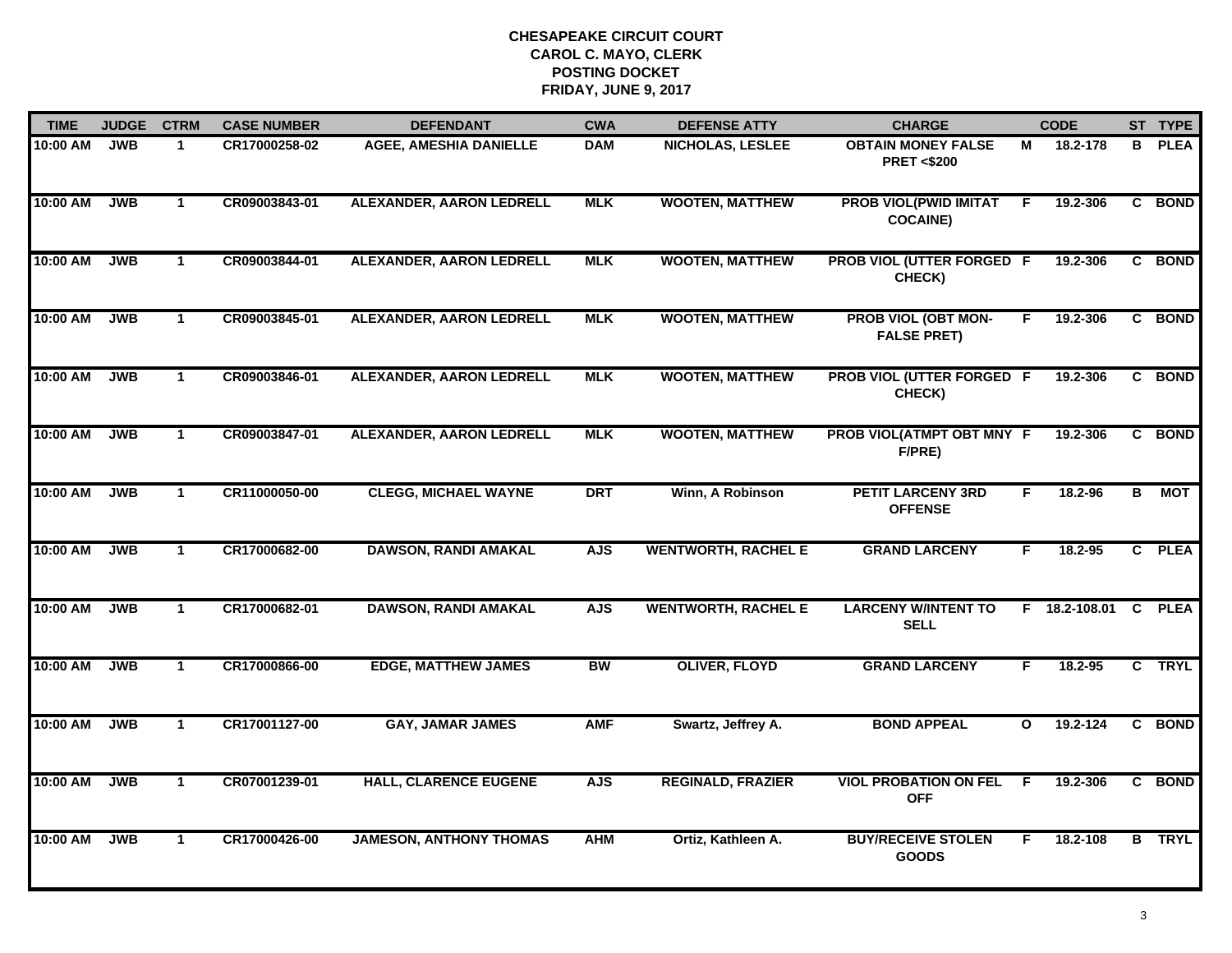| <b>TIME</b> | <b>JUDGE</b> | <b>CTRM</b>          | <b>CASE NUMBER</b> | <b>DEFENDANT</b>                | <b>CWA</b>     | <b>DEFENSE ATTY</b>       | <b>CHARGE</b>                                     |                | <b>CODE</b>  |   | ST TYPE       |
|-------------|--------------|----------------------|--------------------|---------------------------------|----------------|---------------------------|---------------------------------------------------|----------------|--------------|---|---------------|
| 10:00 AM    | <b>JWB</b>   | $\mathbf 1$          | CR17000447-00      | <b>JENKINS, WALTER TERENCE</b>  | <b>BKF</b>     | <b>SINGLETON, KENNETH</b> | FRD CONV, PROP REMOVL F<br>$>= $200$              |                | 18.2-115     | в | <b>PLEA</b>   |
| 10:00 AM    | <b>JWB</b>   | $\mathbf 1$          | CR17000447-01      | <b>JENKINS, WALTER TERENCE</b>  | <b>BKF</b>     | <b>SINGLETON, KENNETH</b> | FRD CONV, PROP REMOVL F<br>$>= $200$              |                | $18.2 - 115$ | B | <b>PLEA</b>   |
| 10:00 AM    | <b>JWB</b>   | $\mathbf 1$          | CR17001072-00      | <b>JONES, DANIEL PIERCE</b>     | <b>BKF</b>     | Winn, A. Robinson         | <b>BOND APPEAL</b>                                | $\mathbf{o}$   | 19.2-124     |   | C BOND        |
| 10:00 AM    | <b>JWB</b>   | $\mathbf 1$          | CR14000426-03      | <b>MEHLINGER, SCOTT CHARLES</b> | <b>AMF</b>     | <b>PASS, STEPHANIE P</b>  | <b>VIOL PROBATION ON FEL</b><br><b>OFF</b>        | -F             | 19.2-306     |   | C BOND        |
| 10:00 AM    | <b>JWB</b>   | $\mathbf{1}$         | CR14000426-04      | <b>MEHLINGER, SCOTT CHARLES</b> | <b>AMF</b>     | <b>PASS, STEPHANIE P</b>  | <b>VIOL PROBATION OF MISD</b><br><b>OFF</b>       | М              | 19.2-306     |   | C BOND        |
| 10:00 AM    | <b>JWB</b>   | $\mathbf 1$          | CR14000426-05      | <b>MEHLINGER, SCOTT CHARLES</b> | <b>AMF</b>     | <b>PASS, STEPHANIE P</b>  | <b>VIOL PROBATION ON FEL</b><br><b>OFF</b>        | E              | 19.2-306     |   | C BOND        |
| 10:00 AM    | <b>JWB</b>   | $\mathbf{1}$         | CR12002853-01      | <b>MILLER, JEREMY WILLIAM</b>   | <b>AMF</b>     | <b>CHAPMAN, NATHAN A</b>  | <b>PROB VIOL (MALICIOUS</b><br><b>WOUNDING)</b>   | $\overline{F}$ | 19.2-306     |   | C BOND        |
| 10:00 AM    | <b>JWB</b>   | $\mathbf{1}$         | CR17000874-00      | <b>MOSHER, DONOVAN JOSEPH</b>   | <b>SNS</b>     | Howlett, Bobby L.; Jr.    | <b>AGGRAVATED SEXUAL</b><br><b>BATTERY 13YR</b>   | F              | 18.2-67.3    | B | <b>BOND</b>   |
| 10:00 AM    | <b>JWB</b>   | $\blacktriangleleft$ | CR17000874-01      | <b>MOSHER, DONOVAN JOSEPH</b>   | S <sub>N</sub> | Howlett, Bobby L.; Jr.    | <b>OBJECT SEX PEN: VICTIM</b><br>$<$ 13 YR        | -F             | 18.2-67.2    | B | <b>BOND</b>   |
| 10:00 AM    | <b>JWB</b>   | $\mathbf{1}$         | CR17000874-02      | <b>MOSHER, DONOVAN JOSEPH</b>   | S <sub>N</sub> | Howlett, Bobby L.; Jr.    | <b>INDECENT LIBERTIES</b><br>W/CHILD < 15         | F.             | 18.2-370     |   | <b>B</b> BOND |
| 10:00 AM    | <b>JWB</b>   | $\mathbf{1}$         | CR17000874-03      | <b>MOSHER, DONOVAN JOSEPH</b>   | <b>SNS</b>     | Howlett, Bobby L.; Jr.    | <b>OBJECT SEXUAL PEN;&lt;13</b><br><b>YRS OLD</b> | -F.            | 18.2-67.2    | C | <b>BOND</b>   |
| 10:00 AM    | <b>JWB</b>   | $\mathbf{1}$         | CR17000874-04      | <b>MOSHER, DONOVAN JOSEPH</b>   | S <sub>N</sub> | Howlett, Bobby L.; Jr.    | <b>INDECENT ACT W/CHILD BY F</b><br><b>PARENT</b> |                | 18.2-370.1   |   | C BOND        |
| 10:00 AM    | <b>JWB</b>   | $\mathbf 1$          | CR17000291-00      | <b>NICHOLSON, FRANK THOMAS</b>  | <b>SNS</b>     | <b>SACKS, ANDREW</b>      | <b>ATTMPT TO MALICOUSLY F</b><br><b>BURN</b>      |                | 18.2-77      | C | <b>TRYL</b>   |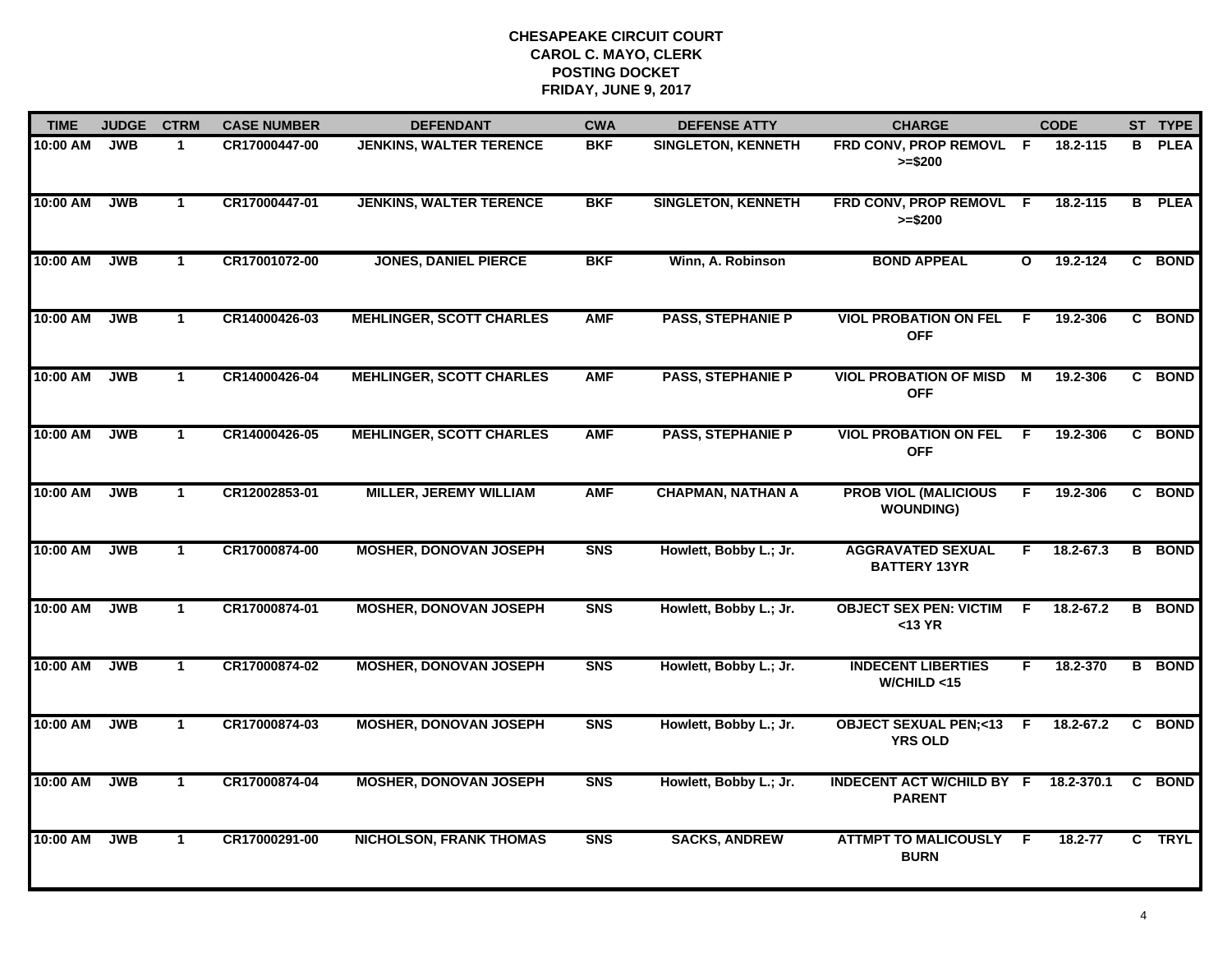| <b>TIME</b>   | <b>JUDGE</b> | <b>CTRM</b>             | <b>CASE NUMBER</b> | <b>DEFENDANT</b>                  | <b>CWA</b> | <b>DEFENSE ATTY</b>      | <b>CHARGE</b>                                   |                | <b>CODE</b>        |    | ST TYPE       |
|---------------|--------------|-------------------------|--------------------|-----------------------------------|------------|--------------------------|-------------------------------------------------|----------------|--------------------|----|---------------|
| 10:00 AM      | <b>JWB</b>   | $\mathbf 1$             | CR17000291-01      | <b>NICHOLSON, FRANK THOMAS</b>    | <b>SNS</b> | <b>SACKS, ANDREW</b>     | <b>RELEASE OF HAZARDOUS</b><br><b>MATERIALS</b> |                | M 34-1/5003.3      | C. | TRYL          |
| 10:00 AM      | <b>JWB</b>   | $\mathbf{1}$            | CR17000369-00      | PARKER, IRAN DELTRAY              | BW         | <b>HOLDER, W JOSHUA</b>  | <b>BAD CHECK: LARCENY</b><br>$>= $200$          | F.             | 18.2-181           |    | <b>B</b> PLEA |
| 10:00 AM      | <b>JWB</b>   | $\mathbf{1}$            | CR17000760-00      | <b>ROUTSON, PHILLIP ALLEN</b>     | <b>AJS</b> | Ortiz, Kathleen A.       | <b>POSSESS</b><br><b>METHAMPHETAMINE</b>        | F              | 18.2-250           |    | <b>B</b> PLEA |
| 10:00 AM      | <b>JWB</b>   | $\mathbf{1}$            | CR17000876-00      | <b>SANDERS, NOAH PARKER</b>       | <b>AMF</b> | <b>RICE, REGIS</b>       | <b>GRAND LARCENY</b>                            | F.             | $18.2 - 95$        |    | S PLEA        |
| 10:00 AM      | <b>JWB</b>   | $\mathbf{1}$            | CR17000747-00      | <b>WARREN, JOHN SCOTT</b>         | <b>MLK</b> | Wegman, Robert L.        | DWI: 3RD OFF W/IN 5Y - 10Y F C.18.2-266         |                |                    |    | <b>B</b> PLEA |
| 10:00 AM      | <b>JWB</b>   | $\mathbf{1}$            | CR17000747-01      | <b>WARREN, JOHN SCOTT</b>         | <b>MLK</b> | Wegman, Robert L.        | <b>DRINK WHILE</b><br>DRIVING/OPEN CONT.        |                | $M = 18.2 - 323.1$ |    | S PLEA        |
| 10:00 AM MATA |              | $\overline{\mathbf{5}}$ | CR07004490-01      | <b>BLANCHARD, ABONY DAYON</b>     | <b>MLK</b> | <b>MORRIS, DIALLO</b>    | <b>PROB VIOL (POSSESS</b><br><b>COCAINE)</b>    | F.             | 19.2-306           |    | C BOND        |
| 10:00 AM MATA |              | 5                       | CR17000268-00      | FITZWALTER, SHELLEY CARPER        | <b>PLS</b> |                          | 77/60 SP                                        |                | G.46.2-878         |    | S TRYL        |
| 10:00 AM MATA |              | 5                       | CR17000526-00      | <b>FULFORD, JASON RAY</b>         | <b>BEC</b> | PIERCE, J                | PROFANE LANGUAGE OVER M<br><b>PHONE</b>         |                | 18.2-427           |    | <b>B</b> TRYL |
| 10:00 AM MATA |              | 5                       | CR17000731-00      | <b>GIOELLO, SALVATORE</b>         | <b>PLS</b> |                          | <b>SPEEDING</b>                                 |                | 46.2-878.2         |    | S TRYL        |
| 10:00 AM MATA |              | 5                       | CR17000786-00      | <b>GRAHAM, DONNIE EUGENE; III</b> | <b>BEC</b> | <b>HOLDER, W JOSHUA</b>  | POINT/BRANDISH FIREARM M                        |                | 18.2-282           |    | <b>B</b> TRYL |
| 10:00 AM MATA |              | $\overline{5}$          | CR17000786-01      | <b>GRAHAM, DONNIE EUGENE; III</b> | <b>BEC</b> | <b>HOLDER, W JOSHUA</b>  | <b>POINT/BRANDISH FIREARM</b>                   | $\overline{M}$ | 18.2-282           |    | <b>B</b> TRYL |
| 10:00 AM MATA |              | 5                       | CR17000416-00      | <b>GUION, GERALD EARL</b>         | <b>BEC</b> | <b>CRAWFORD, TIFFANY</b> | <b>STALKING: FEAR OF</b><br><b>DEATH/ASSLT</b>  | Μ              | 18.2-60.3          |    | <b>B</b> TRYL |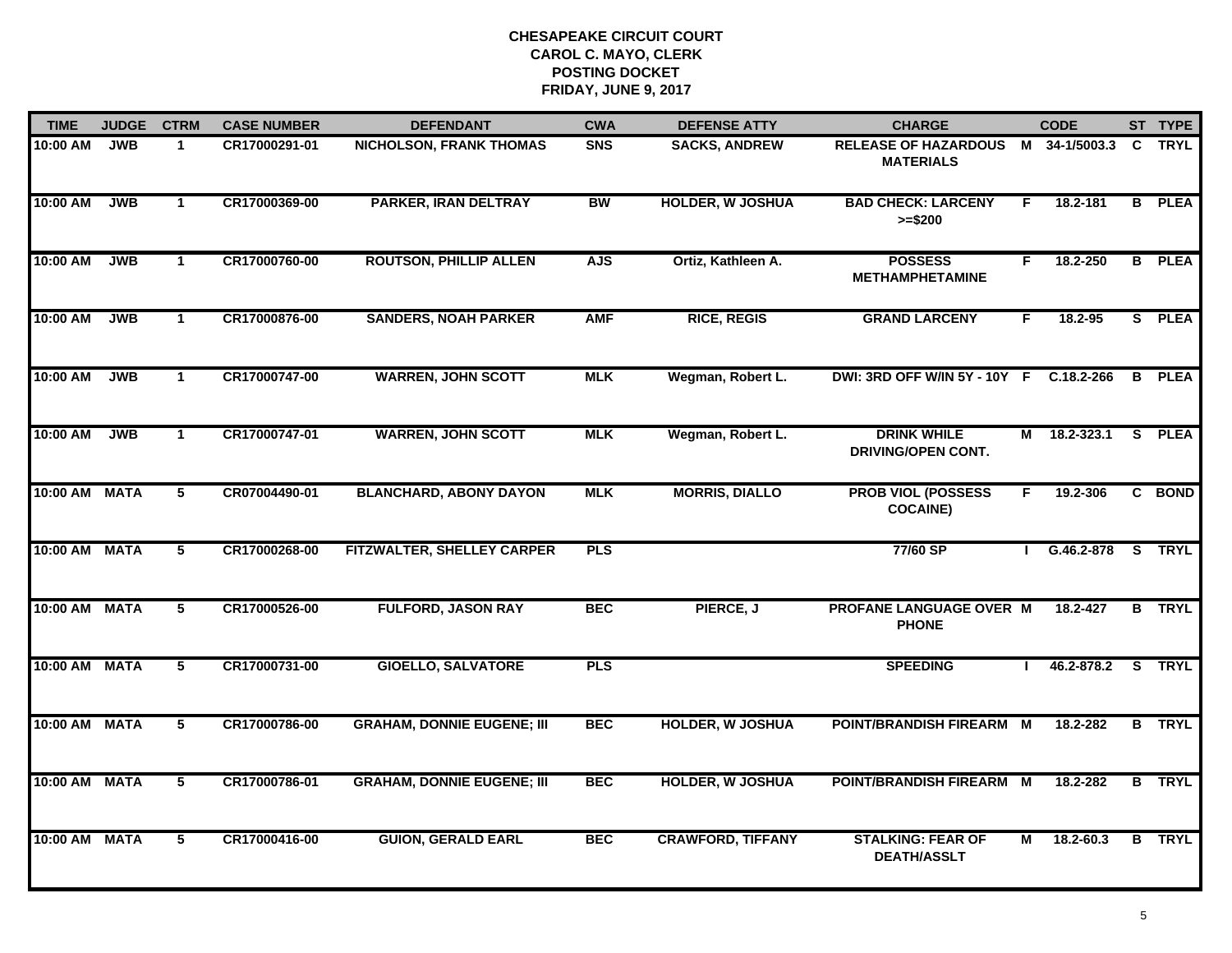| <b>TIME</b>   | <b>JUDGE</b> | <b>CTRM</b>     | <b>CASE NUMBER</b> | <b>DEFENDANT</b>                    | <b>CWA</b> | <b>DEFENSE ATTY</b>     | <b>CHARGE</b>                                       |                | <b>CODE</b>    |                | ST TYPE       |
|---------------|--------------|-----------------|--------------------|-------------------------------------|------------|-------------------------|-----------------------------------------------------|----------------|----------------|----------------|---------------|
| 10:00 AM MATA |              | 5               | CR17000729-00      | <b>HARRIS, DOMINIQUE LAVEL</b>      | <b>PLS</b> | <b>BOSLEY, CORIE</b>    | SUSP O/L 3RD+ OFF                                   |                | M B.46.2-301   |                | <b>B</b> TRYL |
| 10:00 AM MATA |              | $5\phantom{.0}$ | CR17001067-00      | HUNT, WAYNE ANTHONY; JR             | <b>BKF</b> | <b>BLACK, HUGH</b>      | DWI 4+ OFF W/IN 10YRS                               | F.             | $J.18.2 - 266$ |                | C PLEA        |
| 10:00 AM MATA |              | 5               | CR17001067-01      | HUNT, WAYNE ANTHONY; JR             | <b>BKF</b> | <b>BLACK, HUGH</b>      | <b>DRIVING ON SUSP O/L</b>                          | F.             | 46.2-391       |                | C PLEA        |
| 10:00 AM MATA |              | 5               | CR16001991-00      | <b>HURT, CHRISTOPHER CHARLES</b>    | <b>BEC</b> | <b>HOLDER, W JOSHUA</b> | <b>ASSAULT &amp; BATTERY-FAM M</b><br><b>MEMBER</b> |                | $18.2 - 57.2$  | $\mathbf{c}$   | <b>TRYL</b>   |
| 10:00 AM MATA |              | 5               | CR16001991-01      | <b>HURT, CHRISTOPHER CHARLES</b>    | <b>BEC</b> | <b>HOLDER, W JOSHUA</b> | <b>FTA-TRYL</b>                                     | М              | 18.2-456       | C.             | <b>CAP</b>    |
| 10:00 AM MATA |              | 5               | CR16001991-02      | <b>HURT, CHRISTOPHER CHARLES</b>    | <b>BEC</b> | <b>HOLDER, W JOSHUA</b> | <b>FTA-TRIAL</b>                                    | М              | 18.2-456       | $\overline{c}$ | CAP           |
| 10:00 AM MATA |              | $\overline{5}$  | CR17000577-00      | <b>INSLEY, GARY LEE</b>             | <b>BEC</b> | <b>BOSLEY, CORIE</b>    | <b>ASSAULT &amp; BATTERY-</b><br><b>SPOUSE</b>      | $\overline{M}$ | $18.2 - 57.2$  |                | <b>B</b> TRYL |
| 10:00 AM MATA |              | 5               | CR17000577-01      | <b>INSLEY, GARY LEE</b>             | <b>BEC</b> | <b>BOSLEY, CORIE</b>    | <b>ASSAULT &amp; BATTERY-</b><br><b>SPOUSE</b>      | м              | $18.2 - 57.2$  |                | <b>B</b> TRYL |
| 10:00 AM MATA |              | 5               | CR17000577-02      | <b>INSLEY, GARY LEE</b>             | <b>BEC</b> | <b>BOSLEY, CORIE</b>    | <b>ASSAULT &amp; BATTERY-</b><br><b>SPOUSE</b>      | М              | 18.2-57.2      |                | <b>B</b> TRYL |
| 10:00 AM MATA |              | 5               | CR17000577-03      | <b>INSLEY, GARY LEE</b>             | <b>BEC</b> | <b>BOSLEY, CORIE</b>    | <b>ASSAULT &amp; BATTERY-</b><br><b>DAUGHTER</b>    | М              | $18.2 - 57.2$  |                | S TRYL        |
| 10:00 AM MATA |              | 5               | CR16000692-02      | <b>KOON, PATRICK CHARLES</b>        | <b>MLK</b> | <b>MORRIS, DIALLO</b>   | <b>PROB VIOL (POSSESS</b><br><b>HEROIN)</b>         | F.             | 19.2-306       |                | C BOND        |
| 10:00 AM MATA |              | $\overline{5}$  | CR17000769-00      | <b>LANG, RONEISHA D</b>             | <b>PLS</b> | <b>HOLDER, W JOSHUA</b> | <b>DRIVE W/ REVOKED</b><br><b>LICENSE 2ND+</b>      | М              | 46.2-301       |                | S TRYL        |
| 10:00 AM MATA |              | 5               | CR16001319-01      | <b>MANIBUSAN, CHRISTOPHER BRYAN</b> | <b>SNS</b> | <b>MORRIS, DIALLO K</b> | <b>VIOL PROB( ATTEMPTED</b><br>RAPE)                | F.             | 19.2-306       |                | C BOND        |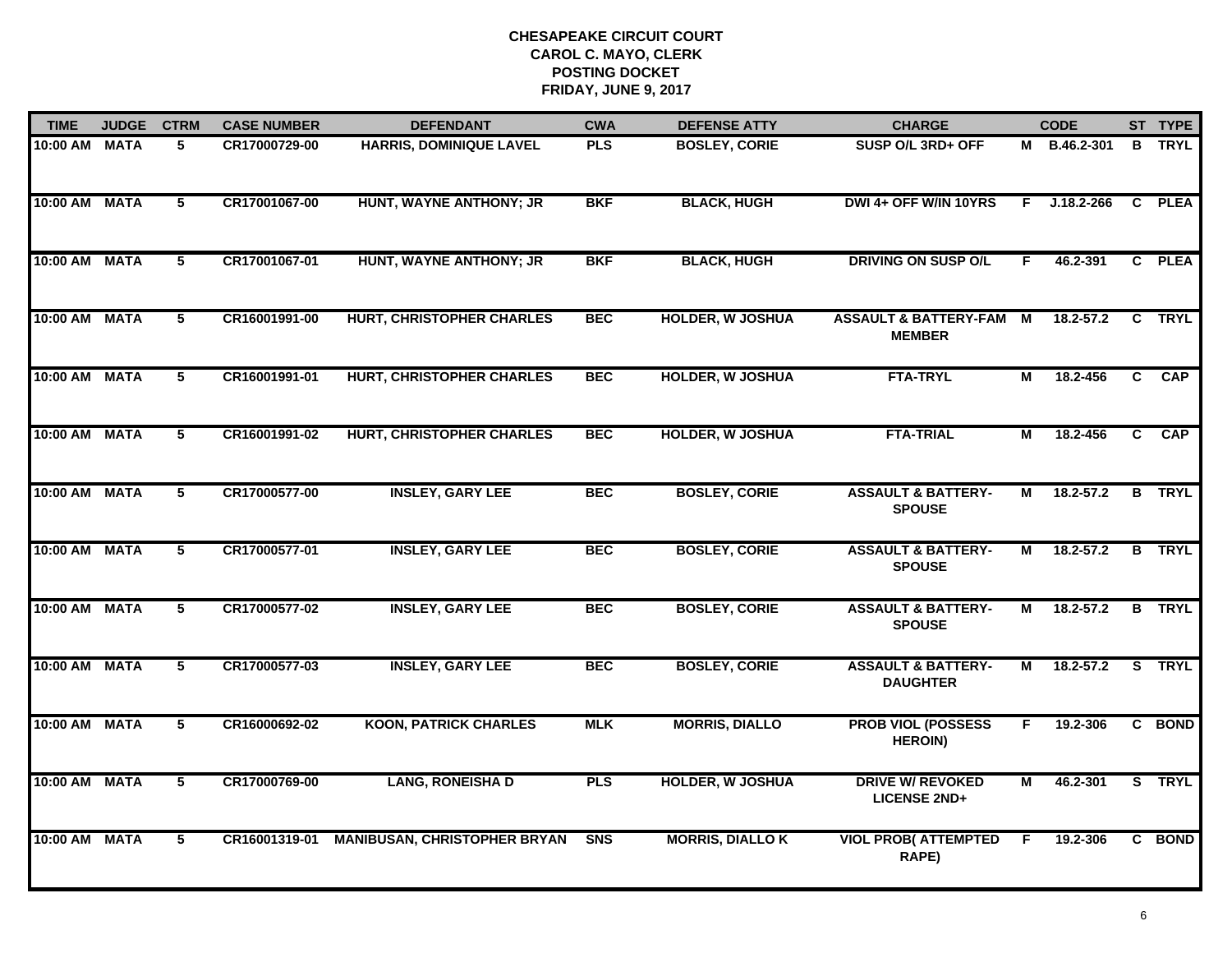| <b>TIME</b> | <b>JUDGE</b> | <b>CTRM</b> | <b>CASE NUMBER</b> | <b>DEFENDANT</b>               | <b>CWA</b> | <b>DEFENSE ATTY</b>   | <b>CHARGE</b>                              |   | <b>CODE</b> | <b>ST</b> | <b>TYPE</b> |
|-------------|--------------|-------------|--------------------|--------------------------------|------------|-----------------------|--------------------------------------------|---|-------------|-----------|-------------|
| 10:00 AM    | <b>MATA</b>  | 5.          | CR17000641-00      | <b>MOOREHEAD, DARIUS G</b>     | <b>PLS</b> |                       | <b>EXPIRED REGISTRATION</b>                |   | 46.2-646    | S.        | <b>TRYL</b> |
| 10:00 AM    | <b>MATA</b>  | 5           | CR17000641-01      | <b>MOOREHEAD, DARIUS GEREL</b> | <b>PLS</b> |                       | <b>OPER VEH W/EXP.</b><br><b>REJECTION</b> |   | 46.2-1158   | S.        | <b>TRYL</b> |
| 10:00 AM    | <b>MATA</b>  | 5           | CR17000649-00      | <b>NEAL, KIONTE DOMINIK</b>    | <b>PLS</b> | Ortiz, Kathleen A.    | <b>POSSES MARIJUANA 1ST</b><br><b>OFF</b>  | M | 18.2-250.1  | S.        | <b>TRYL</b> |
| 10:00 AM    | <b>MATA</b>  | 5           | CR17000532-00      | <b>NICHOLS, DEROUN</b>         | <b>BEC</b> | <b>WOOD, SHELLY F</b> | POSSESS MARIJUANA, 1ST M<br><b>OFF</b>     |   | 18.2-250.1  | S.        | <b>TRYL</b> |
| 10:00 AM    | <b>MATA</b>  | 5           | CR17000730-00      | PARKER, WADE ANTHONY           | <b>PLS</b> |                       | <b>SPEEDING 64/45</b>                      |   | 46.2-878    | s         | <b>PLEA</b> |
| 10:00 AM    | <b>MATA</b>  | 5.          | CR17000703-00      | <b>WINTERS, ASHLEY NICOLE</b>  | <b>PLS</b> |                       | <b>OPER VEH W/EXP.</b><br><b>REJECTION</b> |   | 46.2-1158   | s         | <b>TRYL</b> |